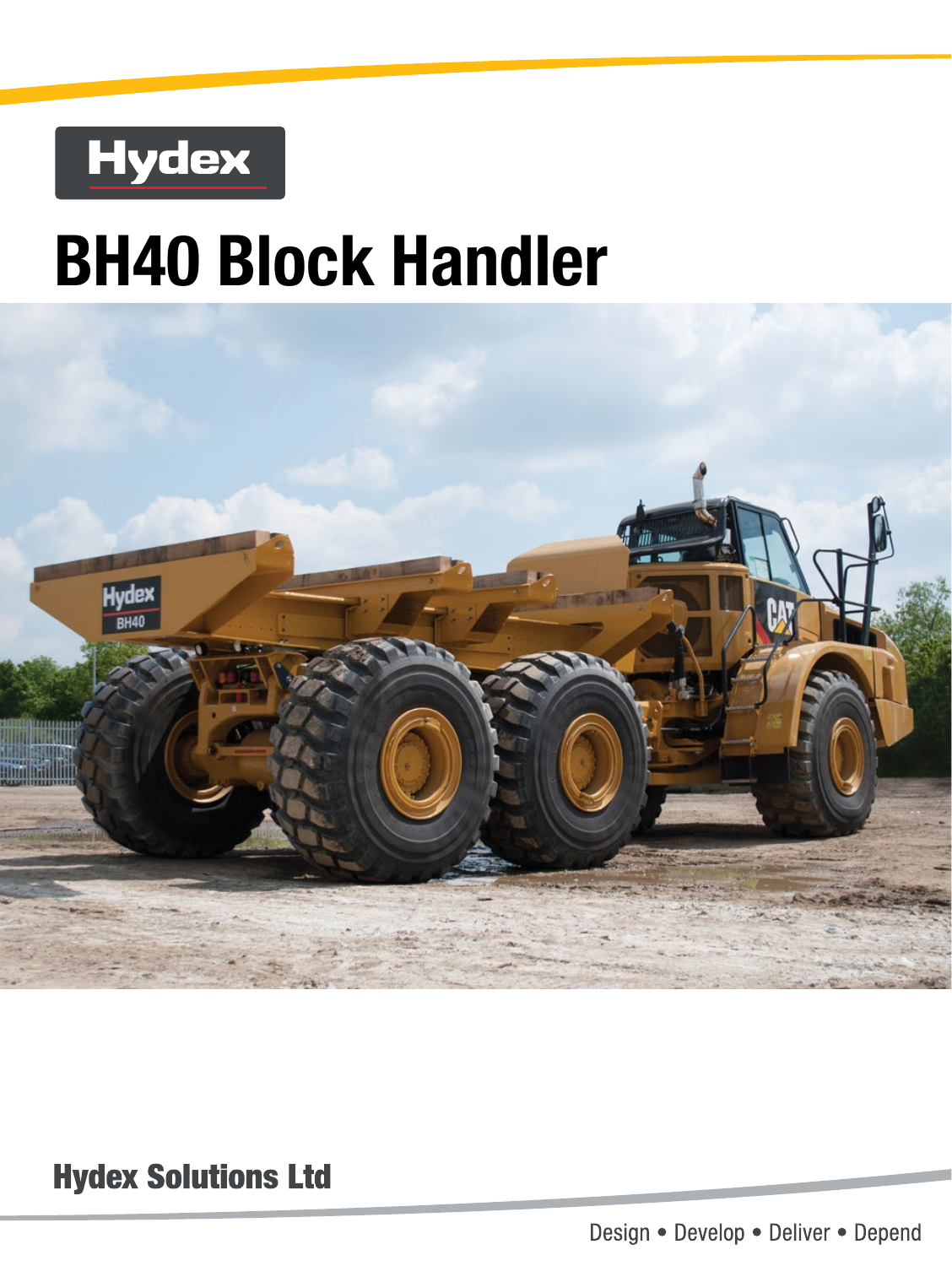## Hydex BH40 Articulated Block Handler

The Hydex BH40 Block Handler has been specifically designed to transport mining blocks around the site easily and safely. Built around the CAT® 740B ADT chassis, the BH40 enables operators to carry single or multiple blocks with a maximum payload of 42 tonnes, thus maximising productivity.

By integrating into the main CAT® hoist circuit, operating the main hoist lever in the cab causes the two central block supports to open and close simultaneously through the use of four Caterpillar hydraulic cylinders which ensure easy steady movement. These cylinders are located safely within the machine frame to help prevent damage from blocks. The system enables operators to carry single or multiple smaller blocks yet still maintain optimum support when a single larger block is carried.

Both sets of supports move in unison to ensure that the centre of the load is correctly positioned over the centre and rear axles. A fixed frame option is also available for sites where block size is more consistent.

### Features

Optional payload monitoring enables the operator to view very accurately how the truck is loaded to prevent overload and potential machine damage. With the use of the weight measurement system it is very simple to use the machine to carry multiple, similarly sized blocks without overloading the machine.

Each support beam is fitted with two three-metre long wooden beams which help to prevent movement of the block in transport, yet are easily replaceable as required.

Central frame guarding helps to protect the truck drivetrain and park brake from excessive dirt ingress and falling debris.

By using the standard rear tipping pins and fast removal of the front mounting points, the frame can be tipped easily in a workshop to perform general machine maintenance without the need to remove the complete frame or disconnect the hydraulic system.

Lashing points are available around the support beams, while two storage compartments are provided on the headboard.

Hydex's optional HyTrack TPMS system monitors the unit's tyre temperatures and pressures in real time helping to increase site safety, reduce fuel spend and increase tyre life through effective tyre maintenance. This system is available for installation on all mining trucks.

As with all Hydex machines the BH40 meets the requirements for CE marking where applicable, and of course is sold, fully serviced and supported by your local CAT® dealer.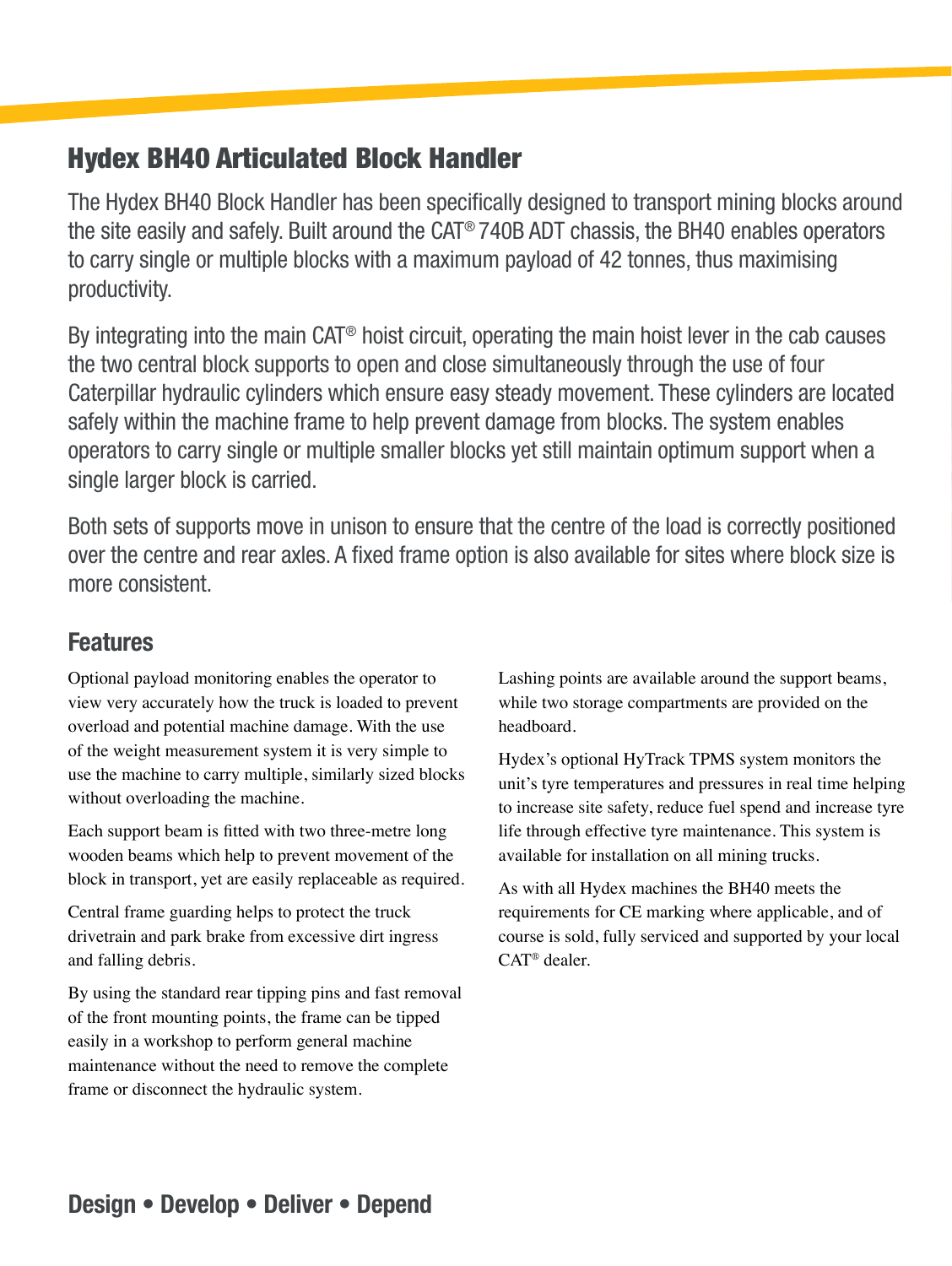





#### Features

- 42 tonnes load capacity
- Capable of carrying multiple blocks
- Multiple lashing points
- Storage compartment for chains etc.
- Easy tipping for machine maintenance.

#### **Options**

- Fixed or hydraulically movable cross supports
- Weight measurement system
- HyTrack TPMS tyre monitoring system
- Selection of cross support materials available to suit application.